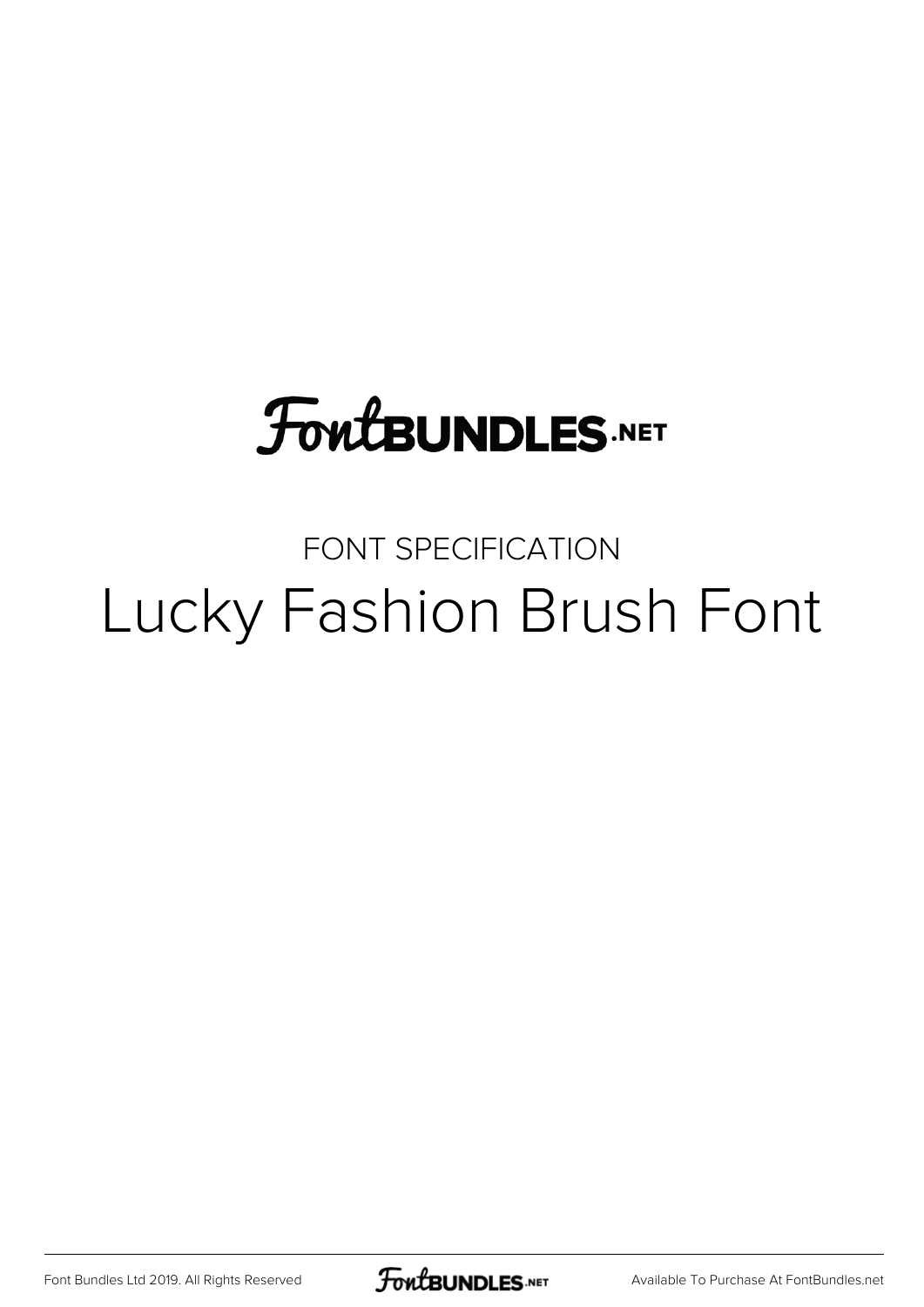#### Lucky Fashion - Regular

**Uppercase Characters** 

## CBCDEFGHTFKLMNOPORS TUVWXYZ

Lowercase Characters

abodefghijkumnopqigtuvwXy3

**Numbers** 

0123456789

Punctuation and Symbols

 $1''$  # \$ % & ' ( ) \* +  $\begin{array}{l} \n\mu_1 + \mu_2 + \nu_3 \\
\mu_3 + \mu_4 + \mu_5 \\
\mu_4 + \mu_5 + \mu_6\n\end{array}$  $\mathcal{P}$ ゝ  $\overline{b}$ 

All Other Glyphs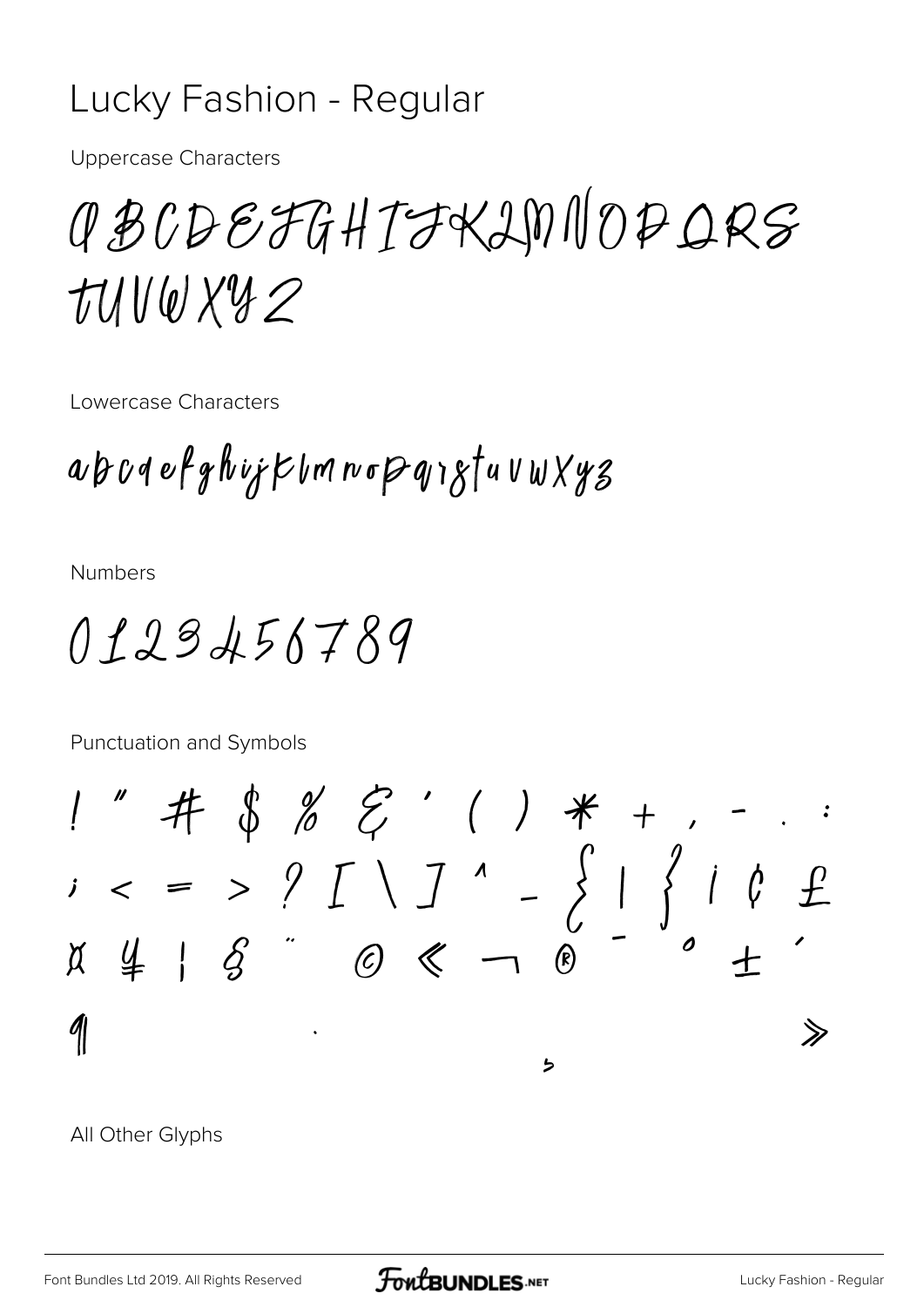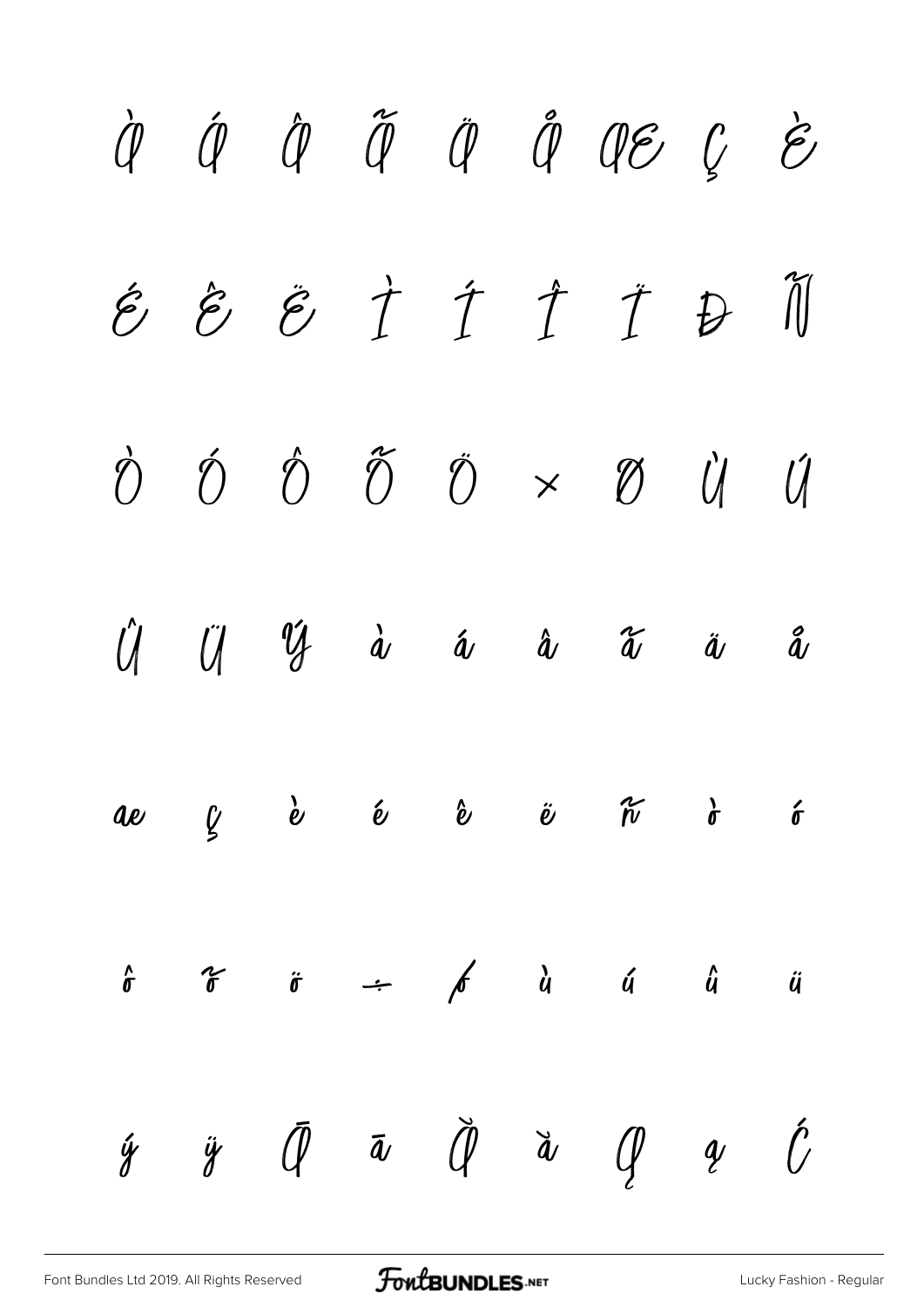|  |  |  | $\begin{array}{cccccccccccccc} \hat{U} & \check{U} & \check{U} & \check{U} & \check{U} & \check{U} & \check{U} & \check{U} & \check{U} & \check{U} & \check{U} & \check{U} & \check{U} & \check{U} & \check{U} & \check{U} & \check{U} & \check{U} & \check{U} & \check{U} & \check{U} & \check{U} & \check{U} & \check{U} & \check{U} & \check{U} & \check{U} & \check{U} & \check{U} & \check{U} & \check{U} & \check{U} & \check{U} & \check{U} & \check{U} &$ |  |
|--|--|--|-------------------------------------------------------------------------------------------------------------------------------------------------------------------------------------------------------------------------------------------------------------------------------------------------------------------------------------------------------------------------------------------------------------------------------------------------------------------|--|
|  |  |  |                                                                                                                                                                                                                                                                                                                                                                                                                                                                   |  |
|  |  |  | $\begin{array}{ccccccccc}\n\hat{\mathcal{A}} & \hat{\mathcal{U}} & \mathcal{A} & \hat{\mathcal{U}} & \hat{\mathcal{U}} & \hat{\mathcal{U}} & \hat{\mathcal{W}} & \hat{\mathcal{U}} & \hat{\mathcal{W}} & \hat{\mathcal{O}}\n\end{array}$                                                                                                                                                                                                                          |  |
|  |  |  | $\begin{array}{ccccc}\n\text{F} & \text{O} & \text{C} & \text{O} & \text{O} & \text{O} & \text{O} & \text{O} & \text{O} & \text{O} & \text{O} & \text{O} & \text{O} & \text{O} & \text{O} & \text{O} & \text{O} & \text{O} & \text{O} & \text{O} & \text{O} & \text{O} & \text{O} & \text{O} & \text{O} & \text{O} & \text{O} & \text{O} & \text{O} & \text{O} & \text{O} & \text{O} & \text{O} & \text{O} & \text{O} & \$                                        |  |
|  |  |  | $\begin{array}{cccccccccccccccccc} \hat{S} & \hat{\delta} & \hat{S} & \hat{S} & \hat{S} & \check{S} & \check{S} & \check{U} & \check{U} & \check{U} & \end{array}$                                                                                                                                                                                                                                                                                                |  |
|  |  |  | $\bar{t}$ $\bar{t}$ $\bar{u}$ $\bar{u}$ $\bar{u}$ $\bar{u}$ $\bar{u}$ $\bar{u}$                                                                                                                                                                                                                                                                                                                                                                                   |  |
|  |  |  | $\begin{array}{ccccccccc}\ny & \hat{w} & \hat{w} & \hat{y} & \hat{y} & \hat{y} & \hat{z} & \hat{z} & \hat{z}\n\end{array}$                                                                                                                                                                                                                                                                                                                                        |  |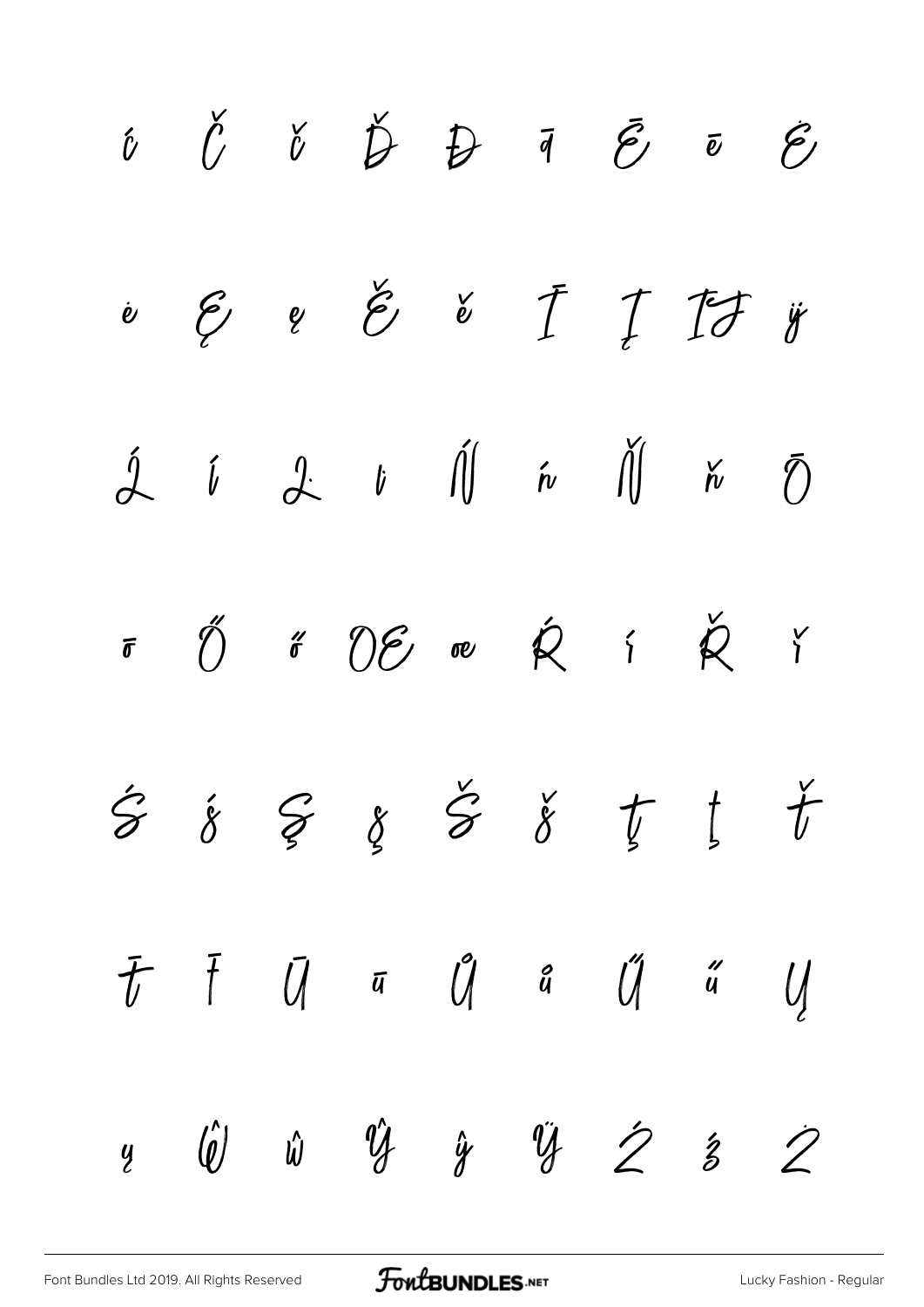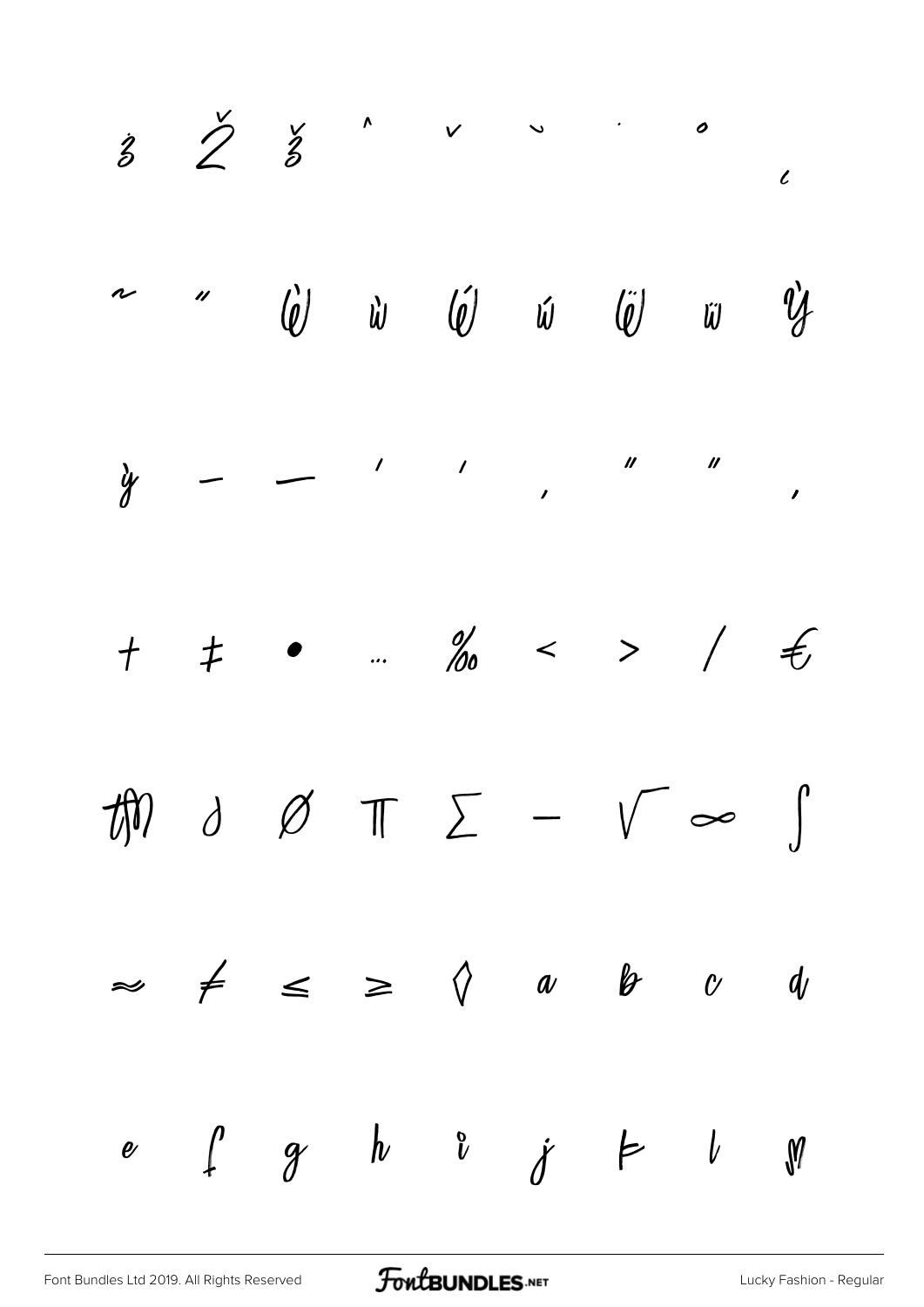# $\begin{array}{ccccccccccccccccccccc} 0 & & & & & & \varphi & & q & & v & & \delta & & \mathcal{T} & & \psi & & \mathcal{U} \end{array}$  $\begin{array}{ccccccccc} \psi & \times & \times & \times & \mathbb{S} & \boxtimes \end{array}$

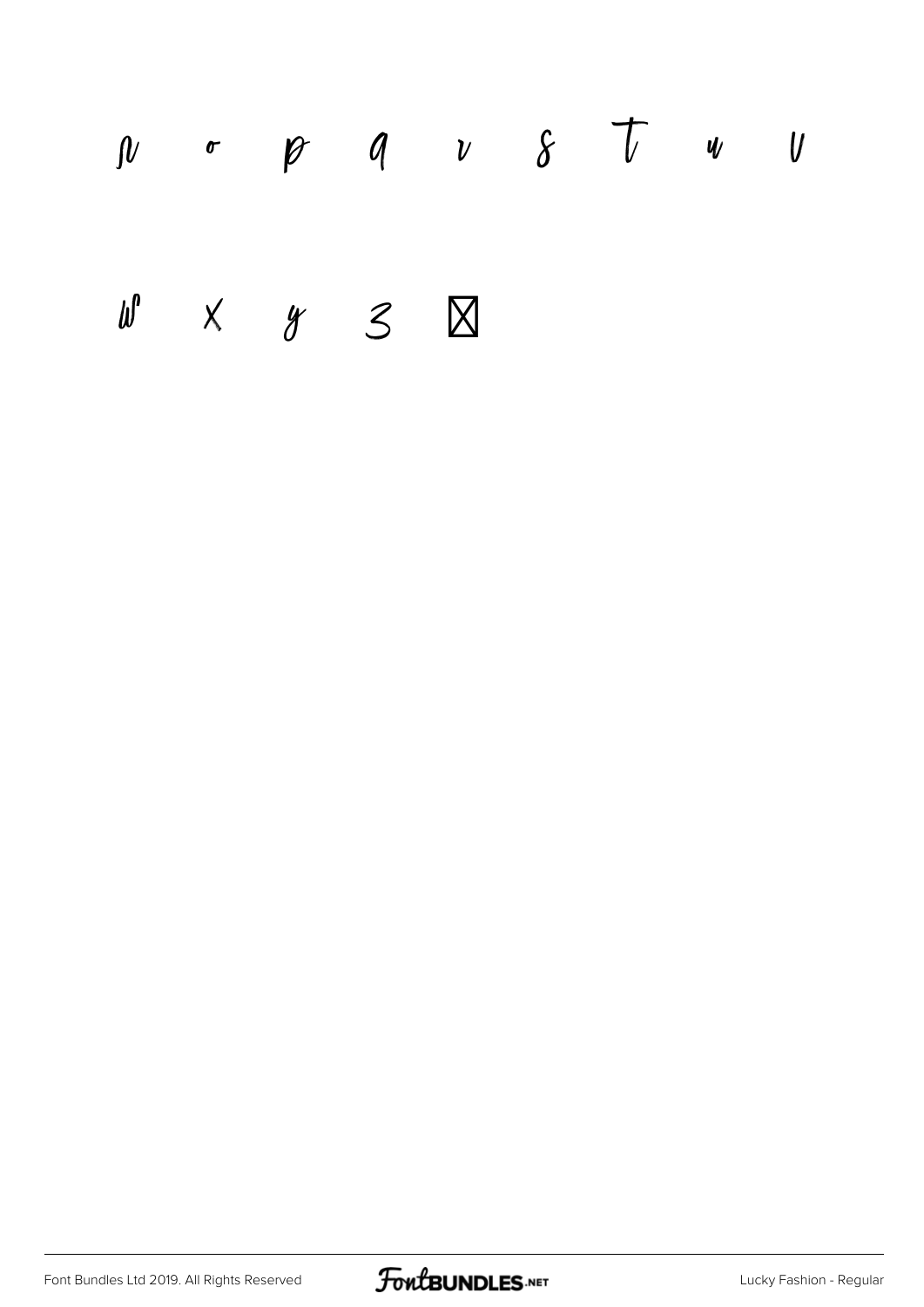#### Lucky Fashion Alt - Regular

**Uppercase Characters** 

CBCDEFGHTFKLMNOPORS TUVWXY2

Lowercase Characters

 $ab\circ d$ e $\int g h \hat{v}$ j $\vdash l$ M $\int p \circ p q v \overline{\delta} \overline{l}$ v $Uw \& y \leq$ 

**Numbers** 

0123456789

**Punctuation and Symbols** 

 $1''$  # \$ % & ' ( ) \* +  $x = 3 \int_{0}^{1} 1 \cdot \frac{1}{2} \cdot \frac{1}{2} \cdot \frac{1}{2} \cdot \frac{1}{2} \cdot \frac{1}{2} \cdot \frac{1}{2} \cdot \frac{1}{2} \cdot \frac{1}{2} \cdot \frac{1}{2} \cdot \frac{1}{2} \cdot \frac{1}{2} \cdot \frac{1}{2} \cdot \frac{1}{2} \cdot \frac{1}{2} \cdot \frac{1}{2} \cdot \frac{1}{2} \cdot \frac{1}{2} \cdot \frac{1}{2} \cdot \frac{1}{2} \cdot \frac{1}{2} \cdot \frac{1}{2} \cdot \frac{1}{2} \cdot \frac{1}{2$  $\mathcal{P}$ ゝ  $\overline{b}$ 

All Other Glyphs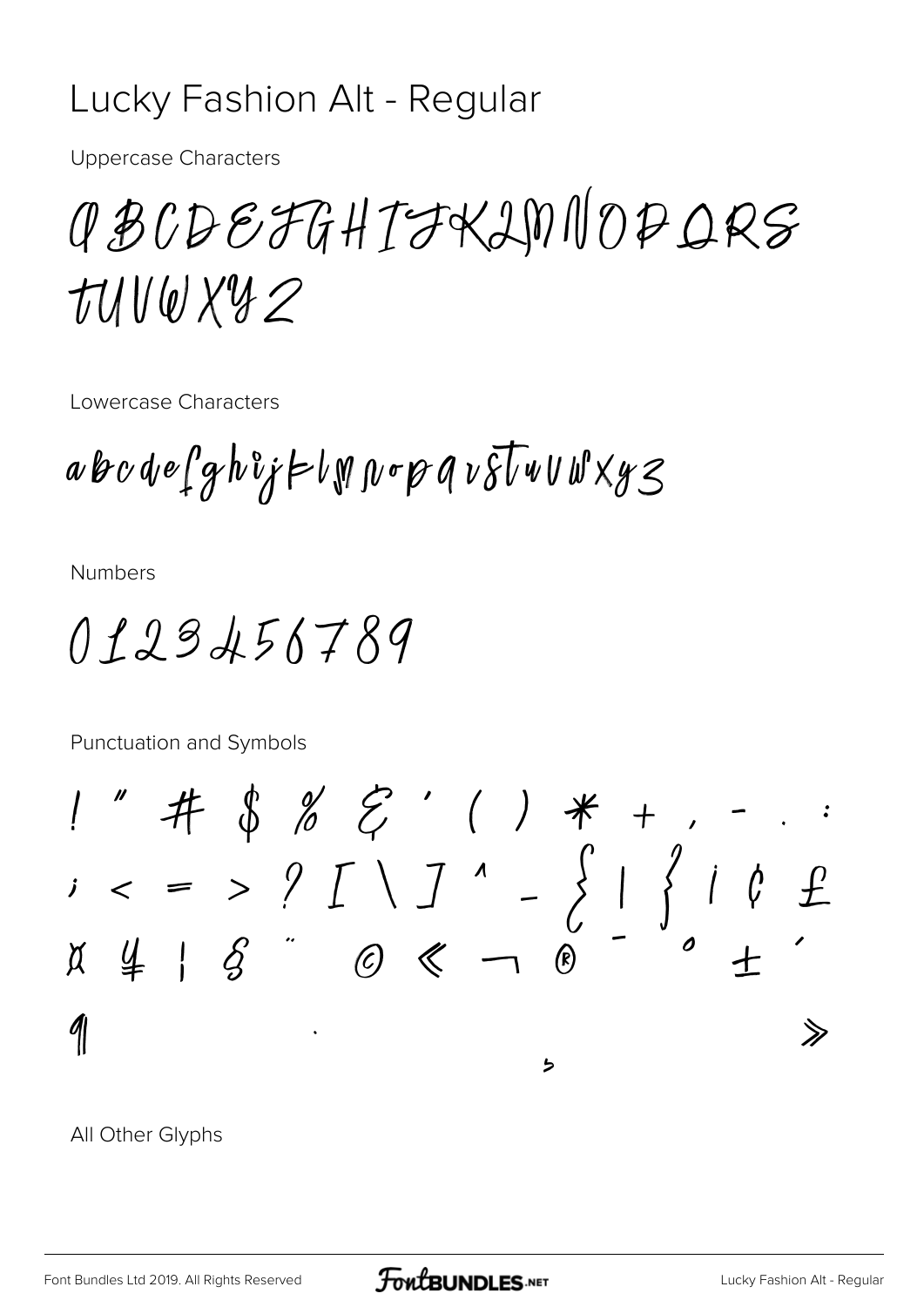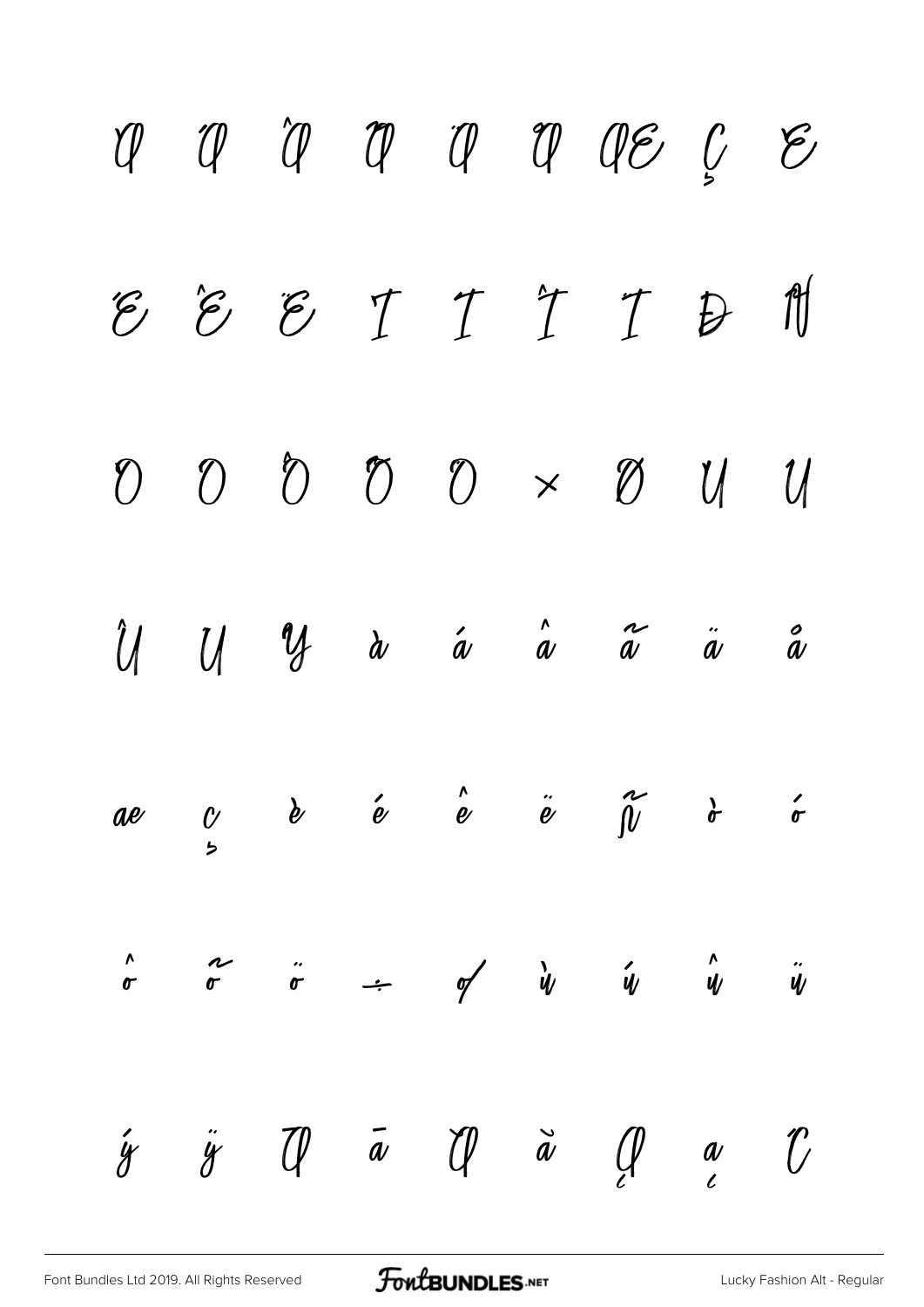|  | $\begin{array}{cccccccccccccc} \acute{c} & \acute{c} & \acute{c} & \acute{c} & \acute{c} & \acute{c} & \acute{c} & \acute{c} & \acute{c} & \acute{c} & \acute{c} & \end{array} \qquad \begin{array}{cccccccccccccc} \acute{c} & \acute{c} & \acute{c} & \acute{c} & \acute{c} & \acute{c} & \acute{c} & \end{array}$                                                                                                                                                                                                                                                                                                                                                                  |  |  |  |
|--|---------------------------------------------------------------------------------------------------------------------------------------------------------------------------------------------------------------------------------------------------------------------------------------------------------------------------------------------------------------------------------------------------------------------------------------------------------------------------------------------------------------------------------------------------------------------------------------------------------------------------------------------------------------------------------------|--|--|--|
|  | $\begin{array}{cccccccccccccc} \frac{\partial}{\partial y} & \frac{\partial}{\partial z} & \frac{\partial}{\partial z} & \frac{\partial}{\partial z} & \frac{\partial}{\partial z} & \frac{\partial}{\partial z} & \frac{\partial}{\partial z} & \frac{\partial}{\partial z} & \frac{\partial}{\partial z} & \frac{\partial}{\partial z} & \frac{\partial}{\partial z} & \frac{\partial}{\partial z} & \frac{\partial}{\partial z} & \frac{\partial}{\partial z} & \frac{\partial}{\partial z} & \frac{\partial}{\partial z} & \frac{\partial}{\partial z} & \frac{\partial}{\partial z} & \frac{\partial}{\partial z} & \frac{\partial}{\partial z} & \frac{\partial}{\partial z} &$ |  |  |  |
|  | $\begin{array}{ccccccccccccc}\n2 & t & \mathcal{A} & t & \text{1}\n\end{array}\n\quad \begin{array}{cccccccc}\n\hat{\mu} & \text{1}\n\end{array}\n\quad \begin{array}{cccccccc}\n\hat{\mu} & \text{1}\n\end{array}\n\quad \begin{array}{cccccccc}\n\hat{\mu} & \text{1}\n\end{array}\n\quad \begin{array}{cccccccc}\n\hat{\mu} & \text{1}\n\end{array}$                                                                                                                                                                                                                                                                                                                               |  |  |  |
|  | $\overline{r}$ (1) $\overline{r}$ (1) $\overline{e}$ (1) $\overline{R}$ (1) $\overline{R}$ (1) $\overline{r}$                                                                                                                                                                                                                                                                                                                                                                                                                                                                                                                                                                         |  |  |  |
|  | $\begin{array}{ccccccccc} \mathcal{G} & \mathcal{E} & \mathcal{G} & \mathcal{E} & \mathcal{G} & \mathcal{E} & \mathcal{E} & \mathcal{F} & \mathcal{F} & \mathcal{F} & \mathcal{F} & \mathcal{F} & \mathcal{F} & \mathcal{F} & \mathcal{F} & \mathcal{F} & \mathcal{F} & \mathcal{F} & \mathcal{F} & \mathcal{F} & \mathcal{F} & \mathcal{F} & \mathcal{F} & \mathcal{F} & \mathcal{F} & \mathcal{F} & \mathcal{F} & \mathcal{F} & \mathcal{F} & \mathcal{F} & \$                                                                                                                                                                                                                      |  |  |  |
|  | $\begin{array}{cccccccccccccc} \tau & \tau & \eta & \tilde{\mathbf{w}} & \eta & \mathbf{w} & \eta & \tilde{\mathbf{w}} & \eta \end{array}$                                                                                                                                                                                                                                                                                                                                                                                                                                                                                                                                            |  |  |  |
|  | $\frac{1}{2}$ ( <i>v</i> ) if $\frac{1}{2}$ if $\frac{1}{2}$ if $\frac{1}{2}$ if $\frac{1}{2}$ if $\frac{1}{2}$                                                                                                                                                                                                                                                                                                                                                                                                                                                                                                                                                                       |  |  |  |